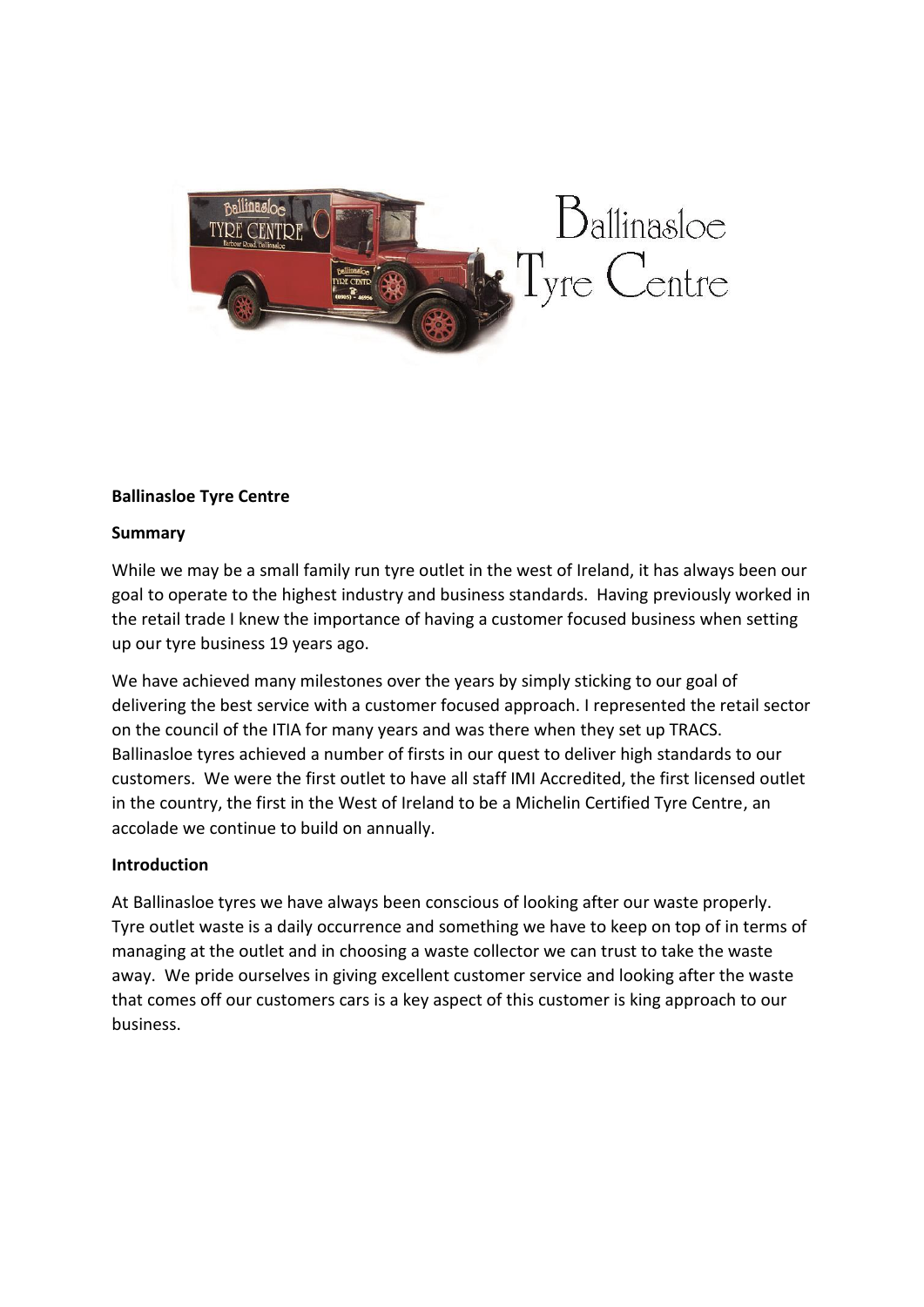

# **Advocates**

I have always been a public advocate for the introduction of a true Producer Responsibility compliance scheme for tyres. I have worked with Retailers in the establishment of the Association of Tyre Retail Standards (ATRS), I have met with local T.D.'s and the Minister himself (I am a constituent) to make sure the Retail voice is heard on tyres and that a fair scheme was introduced. I represented ATRS at the Oireachtas committee meeting on tyres and attended Tyre working group meetings and the relevant sub committees from this TWG.

For my own business personally I attended Repak ELT workshops and there spoke to the DCCAE representatives, Waste enforcement officers for my area and fellow Tyre Retailers to discuss how the scheme must be fair for retailers.

# **Reporting**

Ballinasloe tyres first joined Repak ELT ahead of the initial scheme going live in 2015. We have kept up to date and were automatically a member of the full scheme when it came into operation last year.

We discussed our reporting obligations with Repak ELT ahead of the first reporting date and were able to complete all our reports on time.

While we don't import any tyres as such from out of the state, we do source tyres from Michelin and have joined the PRL to report these tyres and we are the producer for them. We report and pay for these tyres as we buy them, as this is simpler and we can keep a track of them on invoice. If Michelin were in the scheme we would be paying for them as we bought them as is the case with all our other tyres which are sourced from Repak ELT members.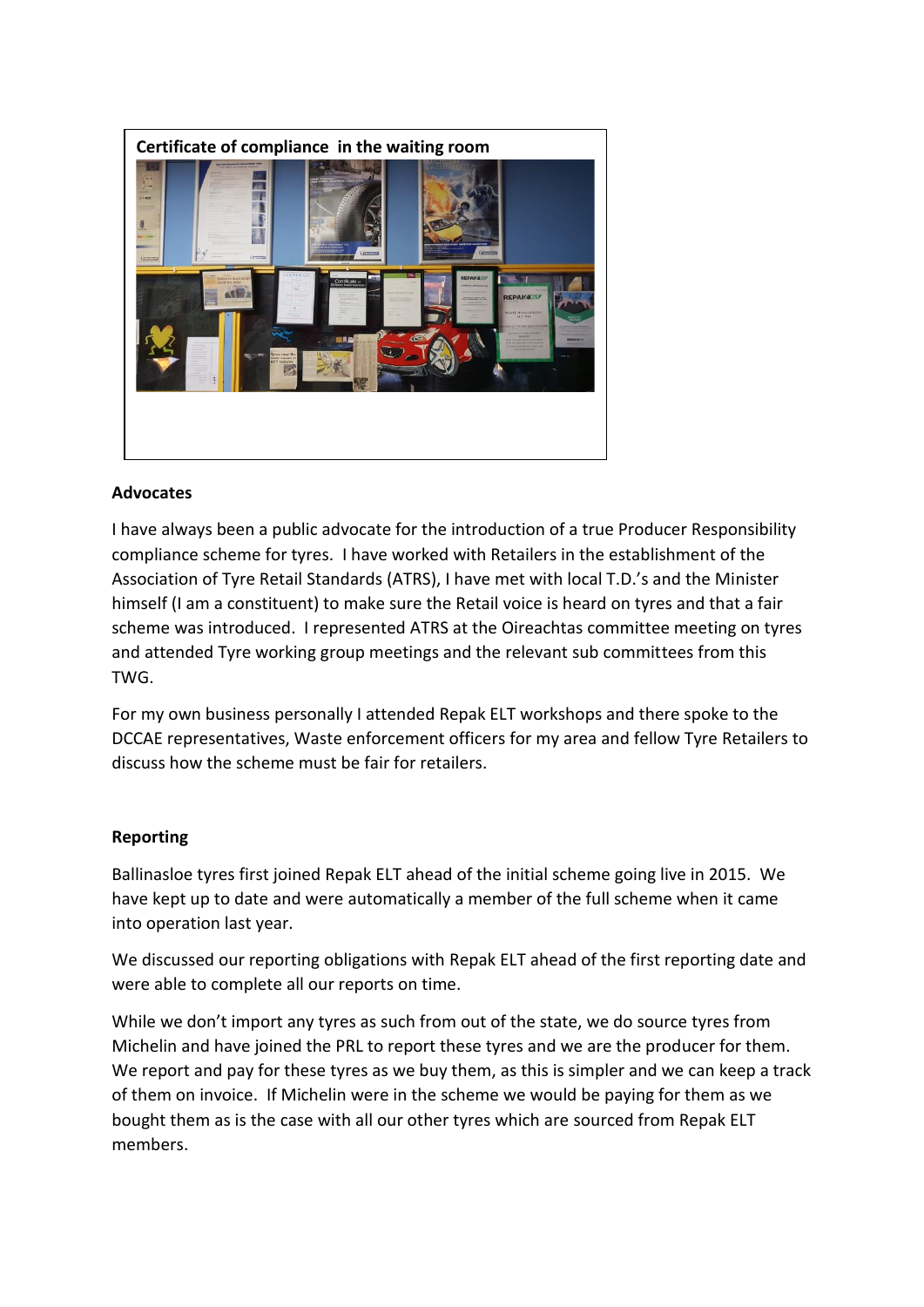We find the reporting process straight forward and report on time monthly to both Repak ELT and the PRI.



#### **Sales**

We use the EU tyre labels as a sales support to sell quality tyres to our customers. The Rolling resistant and noise are two of the environmentally important aspects of the labelling and we talk our customers through the best tyre for them, which will have environmental benefits as this leads the conversation towards a more quality product.

The vEMC is also something we talk to our customers about at the point of sale. We have always charged for tyre disposal and have always used reputable tyre collectors. We did not experience any negative feedback from our customers with the formal introduction of the vEMC. They are happy to know that we are looking after the waste tyres coming off their vehicles in the proper sustainable way.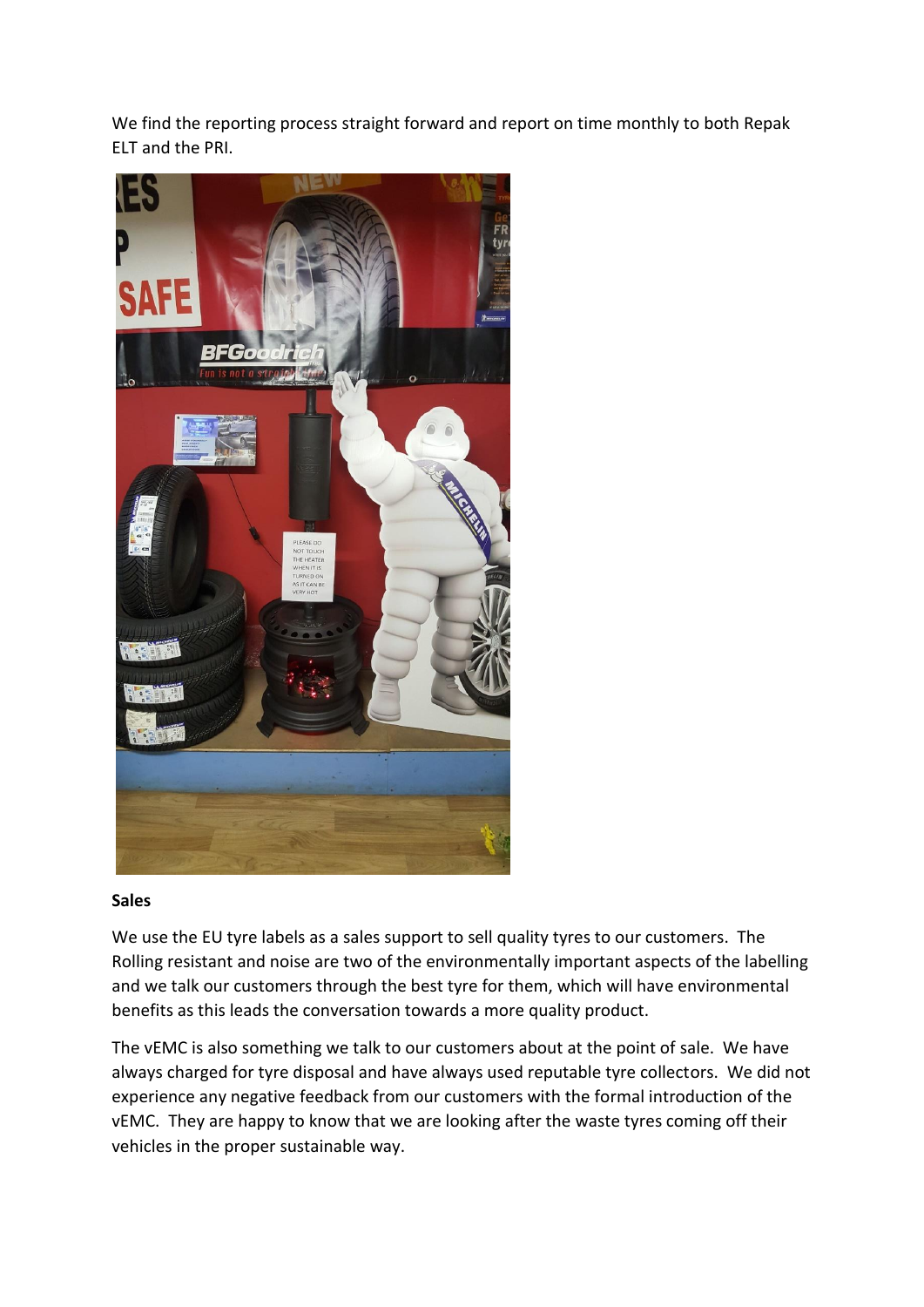## **Part worn tyres**

Our business does not source and sell part worn tyres. We only fit new tyres for our customer's safety. Choosing not to sell part worn tyres is not just a safety decision, it is also an environmental one. Outlets who import containers of part worn tyres from Europe are importing waste and while some of these tyres are not useable and go straight to waste, the ones that are fitted to vehicles have an extremely short life and are very poor value. Ethically, part worn tyres do not fit with our customer based business model as they do not offer any of the warranty, safety, value or labelling evaluations that quality new tyres offer.

## **Waste collection**

I have learned from experience that the best way to choose a waste tyre collector is to visit their premises. While first making sure that the relevant licenses are in place I like to visit my collector to see first-hand how they manage end of life tyres at their premises and talk to them about what happens the waste they collect from my outlet.

The new system of tyre collection at no cost at point of collection has worked well and the added benefit of paying the vEMC as we buy all our tyres (including as we import Michelin) is that our cash flow doesn't have to pay for waste collection in one chunk, as we had to do prior to the scheme.

# **Staff**

I have always made sure our staff are well trained and accredited to the highest standard. On the labelling and the vEMC I have taken time to bring them up to speed on the new legislation and ensure they are well able to talk to our customers on all aspects of both during the sales process.

# **Customers**



We received flyers from Repak ELT through our collector and we have these in our waiting room for our customers to have information on the scheme and why we have joined.

We have always enjoyed making and sourcing products made from waste tyres. Our swan has featured on our Facebook page and is a great source of conversation at out outlet. We also have the stove made from rims and the plant pots as examples for our customers to see and they always draw positive reactions from customers in our waiting room.